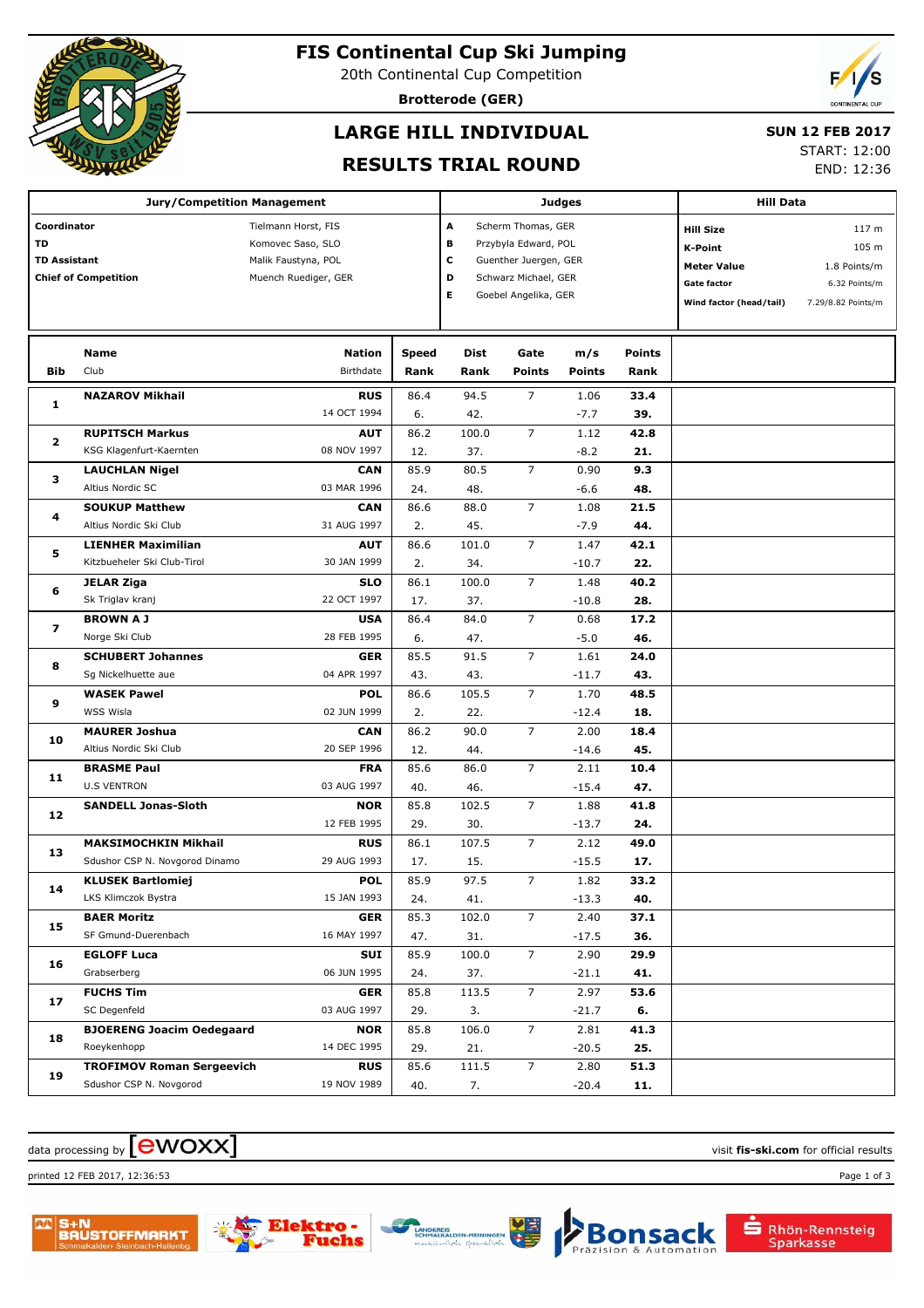

## **FIS Continental Cup Ski Jumping**

20th Continental Cup Competition

**Brotterode (GER)**

# **LARGE HILL INDIVIDUAL**

#### **SUN 12 FEB 2017**

#### **RESULTS TRIAL ROUND**

START: 12:00 END: 12:36

|     | Name                                         | <b>Nation</b>             | <b>Speed</b> | Dist         | Gate           | m/s             | <b>Points</b> |  |
|-----|----------------------------------------------|---------------------------|--------------|--------------|----------------|-----------------|---------------|--|
| Bib | Club                                         | Birthdate                 | Rank         | Rank         | <b>Points</b>  | <b>Points</b>   | Rank          |  |
|     | <b>SCHMID Constantin</b>                     | <b>GER</b>                | 85.6         | 105.0        | $\overline{7}$ | 2.72            | 40.2          |  |
| 20  | Wsv Oberaudorf                               | 27 NOV 1999               | 40.          | 27.          |                | $-19.8$         | 28.           |  |
|     | <b>KARLEN Gabriel</b>                        | <b>SUI</b>                | 84.8         | 103.5        | $\overline{7}$ | 3.10            | 34.7          |  |
| 21  | Gstaad                                       | 10 MAR 1994               | 48.          | 29.          |                | $-22.6$         | 38.           |  |
| 22  | <b>SCHULER Andreas</b>                       | SUI                       | 85.7         | 105.5        | $\overline{7}$ | 2.87            | 40.0          |  |
|     | Einsiedeln                                   | 30 DEC 1995               | 34.          | 22.          |                | $-20.9$         | 31.           |  |
| 23  | <b>ROCH DUPLAND Thomas</b>                   | <b>FRA</b>                | 86.0         | 98.5         | $\overline{7}$ | 2.89            | 27.2          |  |
|     | Saint Gervais                                | 03 FEB 1996               | 20.          | 40.          |                | $-21.1$         | 42.           |  |
| 24  | <b>KOZISEK Cestmir</b>                       | <b>CZE</b>                | 85.7         | 106.5        | $\overline{7}$ | 3.31            | 38.6          |  |
|     | LSK Lomnice nad Popelkou                     | 09 NOV 1991               | 34.          | 17.          |                | $-24.1$         | 32.           |  |
| 25  | <b>HAMANN Martin</b>                         | <b>GER</b>                | 85.7         | 112.0        | $\overline{7}$ | 3.03            | 50.5          |  |
|     | SG Nickelhuette Aue                          | 10 APR 1997               | 34.          | 4.           |                | $-22.1$         | 13.           |  |
| 26  | <b>HAUKEDAL Richard</b>                      | <b>NOR</b>                | 86.2         | 111.0        | $\overline{7}$ | 2.51            | 52.5          |  |
|     | Baekkelaget                                  | 31 AUG 1996               | 12.          | 9.           |                | $-18.3$         | 10.           |  |
| 27  | <b>BJERKEENGEN Fredrik</b>                   | <b>NOR</b>                | 86.2         | 105.5        | $\overline{7}$ | 2.59            | 42.0          |  |
|     | Kolbukameratene IL                           | 11 NOV 1988               | 12.          | 22.          |                | $-18.9$         | 23.           |  |
| 28  | <b>MATURA Jan</b>                            | <b>CZE</b>                | 85.4         | 106.5        | $\overline{7}$ | 2.29            | 46.0          |  |
|     | Dukla Liberec                                | 29 JAN 1980               | 46.          | 17.          |                | $-16.7$         | 20.           |  |
| 29  | <b>SAKALA Filip</b>                          | <b>CZE</b>                | 86.8         | 104.5        | $\overline{7}$ | 2.45            | 41.2          |  |
|     | Tj Frenstat pod radhostem                    | 21 MAY 1996               | 1.           | 28.          |                | $-17.9$         | 26.           |  |
| 30  | <b>HAHN Julian</b>                           | <b>GER</b>                | 85.5         | 111.0        | $\overline{7}$ | 2.19            | 54.8          |  |
|     | SG Nickelhuette Aue                          | 07 NOV 1997               | 43.          | 9.           |                | $-16.0$         | 5.            |  |
| 31  | <b>HOFER Thomas</b>                          | <b>AUT</b>                | 86.6         | 110.0        | $\overline{7}$ | 2.64            | 49.8          |  |
|     | SV Innsbruck-Bergisel-Tirol                  | 28 JAN 1996               | 2.           | 13.          |                | $-19.2$         | 14.           |  |
| 32  | <b>HOFFMANN Felix</b>                        | <b>GER</b>                | 86.0         | 111.0        | $\overline{7}$ | 2.71            | 51.0          |  |
|     | SWV Goldlauter                               | 14 OCT 1997               | 20.          | 9.           |                | $-19.8$         | 12.           |  |
| 33  | <b>WOLNY Jakub</b>                           | <b>POL</b>                | 85.9         | 101.0        | $\overline{7}$ | 2.25            | 36.4          |  |
|     | LKS Klimczok Bystra                          | 15 MAY 1995               | 24.          | 34.          |                | $-16.4$         | 37.           |  |
| 34  | <b>INSAM Alex</b>                            | ITA                       | 85.8         | 102.0        | $\overline{7}$ | 2.36            | 37.4          |  |
|     | G.S. FIAMME ORO MOENA                        | 19 DEC 1997               | 29.          | 31.          |                | $-17.2$         | 35.           |  |
| 35  | <b>STEINER Maximilian</b>                    | <b>AUT</b>                | 86.3         | 107.0        | $\overline{7}$ | 1.94            | 49.5          |  |
|     | WSV Bad Ischl-NTS-Oberoesterreich            | 04 MAY 1996               | 8.           | 16.          |                | $-14.1$         | 15.           |  |
| 36  | <b>PUNGERTAR Matjaz</b>                      | <b>SLO</b>                | 86.3         | 105.5        | $\overline{7}$ | 2.85            | 40.1          |  |
|     | <b>SSK Menges</b><br><b>BRESADOLA Davide</b> | 14 AUG 1990<br><b>ITA</b> | 8.<br>86.3   | 22.<br>105.5 | 7              | $-20.8$<br>2.70 | 30.<br>41.2   |  |
| 37  | C.S. ESERCITO                                | 10 SEP 1988               | 8.           | 22.          |                | $-19.7$         | 26.           |  |
|     | <b>MURANKA Klemens</b>                       | <b>POL</b>                | 85.7         | 106.5        | 7              | 2.08            | 47.5          |  |
| 38  | TS Wisla Zakopane                            | 31 AUG 1994               | 34.          | 17.          |                | $-15.2$         | 19.           |  |
|     | <b>JUSTIN Rok</b>                            | <b>SLO</b>                | 85.9         | 101.0        | $\overline{7}$ | 2.00            | 38.2          |  |
| 39  | SSD Stol Zirovnica                           | 06 APR 1993               | 24.          | 34.          |                | $-14.6$         | 33.           |  |
|     | <b>HVALA Jaka</b>                            | <b>SLO</b>                | 86.3         | 110.5        | $\overline{7}$ | 2.31            | 53.1          |  |
| 40  | Ssk Ponikve                                  | 15 JUL 1993               | 8.           | 12.          |                | $-16.8$         | 8.            |  |
|     | <b>SOEBERG Sigurd Nymoen</b>                 | <b>NOR</b>                | 86.2         | 118.5        | $\overline{7}$ | 2.61            | 65.3          |  |
| 41  | Furnes Ski                                   | 31 AUG 1994               | 12.          | 1.           |                | $-19.0$         | 1.            |  |
|     | <b>HUBER Daniel</b>                          | <b>AUT</b>                | 85.5         | 111.5        | $\overline{7}$ | 2.62            | 52.6          |  |
| 42  | SC Seekirchen-Salzburg                       | 02 JAN 1993               | 43.          | 7.           |                | $-19.1$         | 9.            |  |
|     | <b>AUNE Joakim</b>                           | <b>NOR</b>                | 85.8         | 101.5        | 6              | 2.76            | 37.6          |  |
| 43  | Byaasen                                      | 10 AUG 1993               | 29.          | 33.          | 4.0            | $-20.1$         | 34.           |  |
|     |                                              |                           |              |              |                |                 |               |  |

 $\frac{1}{2}$  data processing by  $\boxed{\text{ewOX}}$ 









sack

Automation

Bon

Rhön-Rennsteig<br>Sparkasse